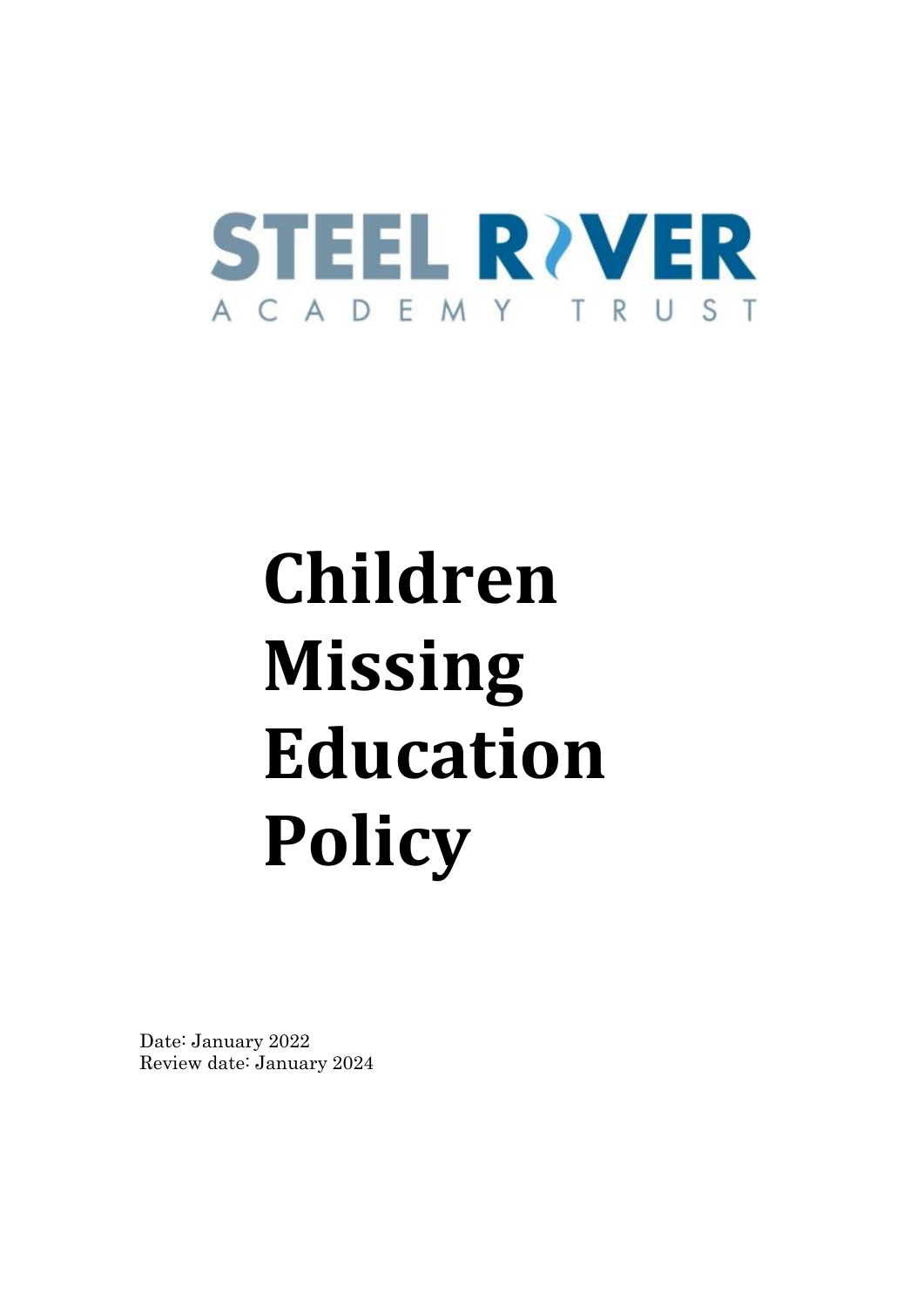# **Document Identification and Versioning**

| <b>Document</b><br><b>Reference</b> | <b>Reviewed &amp;</b><br><b>Updated By</b> | <b>Date</b>      | <b>Comments</b>                                            |
|-------------------------------------|--------------------------------------------|------------------|------------------------------------------------------------|
| 1.0                                 | Andrew Joyce                               | <b>July 2016</b> | New Plan                                                   |
| 1.1                                 | <b>Frances Golightly</b>                   | <b>June 2017</b> | Annual review of<br>Plan                                   |
| 1.2                                 | <b>Patsy Petrie</b>                        | January 22       | Review on behalf<br>of Steel River<br><b>Academy Trust</b> |
|                                     |                                            |                  |                                                            |
|                                     |                                            |                  |                                                            |
|                                     |                                            |                  |                                                            |
|                                     |                                            |                  |                                                            |
|                                     |                                            |                  |                                                            |
|                                     |                                            |                  |                                                            |
|                                     |                                            |                  |                                                            |
|                                     |                                            |                  |                                                            |
|                                     |                                            |                  |                                                            |
|                                     |                                            |                  |                                                            |
|                                     |                                            |                  |                                                            |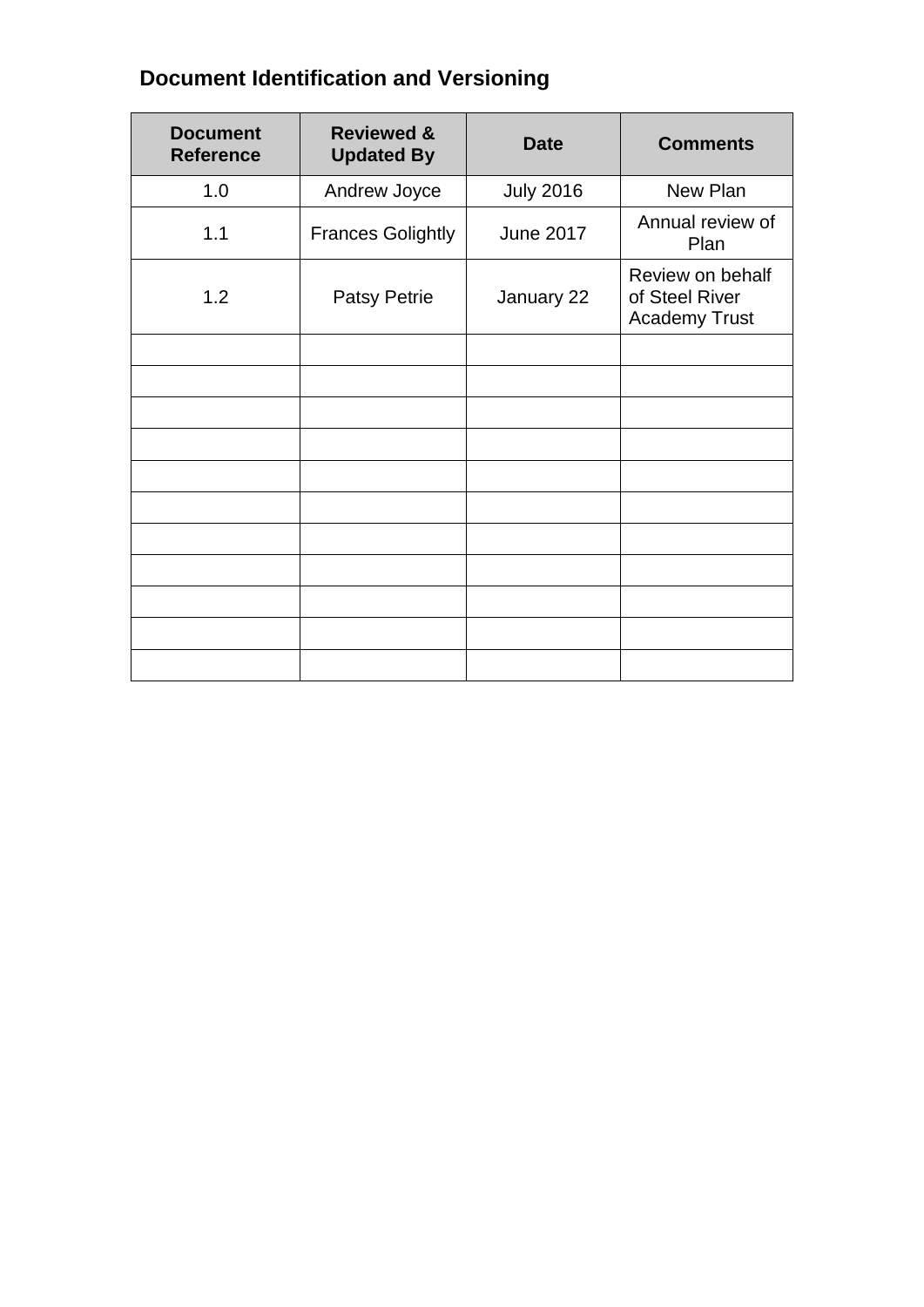#### **1. Introduction**

Local authorities have a duty under Section 436A of the Education Act 1996 to make arrangements to establish the identities of children in their area who are not registered pupils at a school and are not receiving suitable education otherwise. New statutory guidance for local authorities on children missing education was published in September 2016. This revised policy takes account of the changes in that guidance.

# **2. Definition of a Child Missing from Education**

**"All children of compulsory school age who are not on a school roll, nor being educated at home (privately or in alternative provision) and who have been out of any educational provision for a substantial period of time (usually agreed as four weeks or more)".**

The purpose of this policy is to identify children who are not receiving a suitable education and ensure that all school-aged children in Redcar and Cleveland have the opportunity to fulfil their potential and that fewer children disengage from the education system.

Children missing education are at significant risk of underachieving, being victims of harm, exploitation or radicalisation, and becoming NEET (not in education, employment or training) later in life.

It is estimated that there are approximately 10,000 Children Missing Education in the UK. These children either fail to start in appropriate education provision or simply become lost from school rolls and fail to reregister at a new school when they move area. It is vital that services work together to identify and re-engage these children back into appropriate education provision as quickly as possible.

#### **3. Legislative Requirements**

Section 436A of the Education Act "requires all local education authorities to make arrangements to enable them to establish (so far as it is possible to do so) the identities of children in their area who are not receiving a suitable education". Local authorities must also ensure that they 'monitor the numbers of children/young people in the authority who are not receiving an education, including those new to the area or the country'.

The Children's Act 2004 places a duty on all agencies to work together to promote the welfare of the child and to share information. This principle underpins the local authority's policy for Children Missing Education, and there is an expectation that all agencies will work together to ensure children "do not slip through the net" and become missing.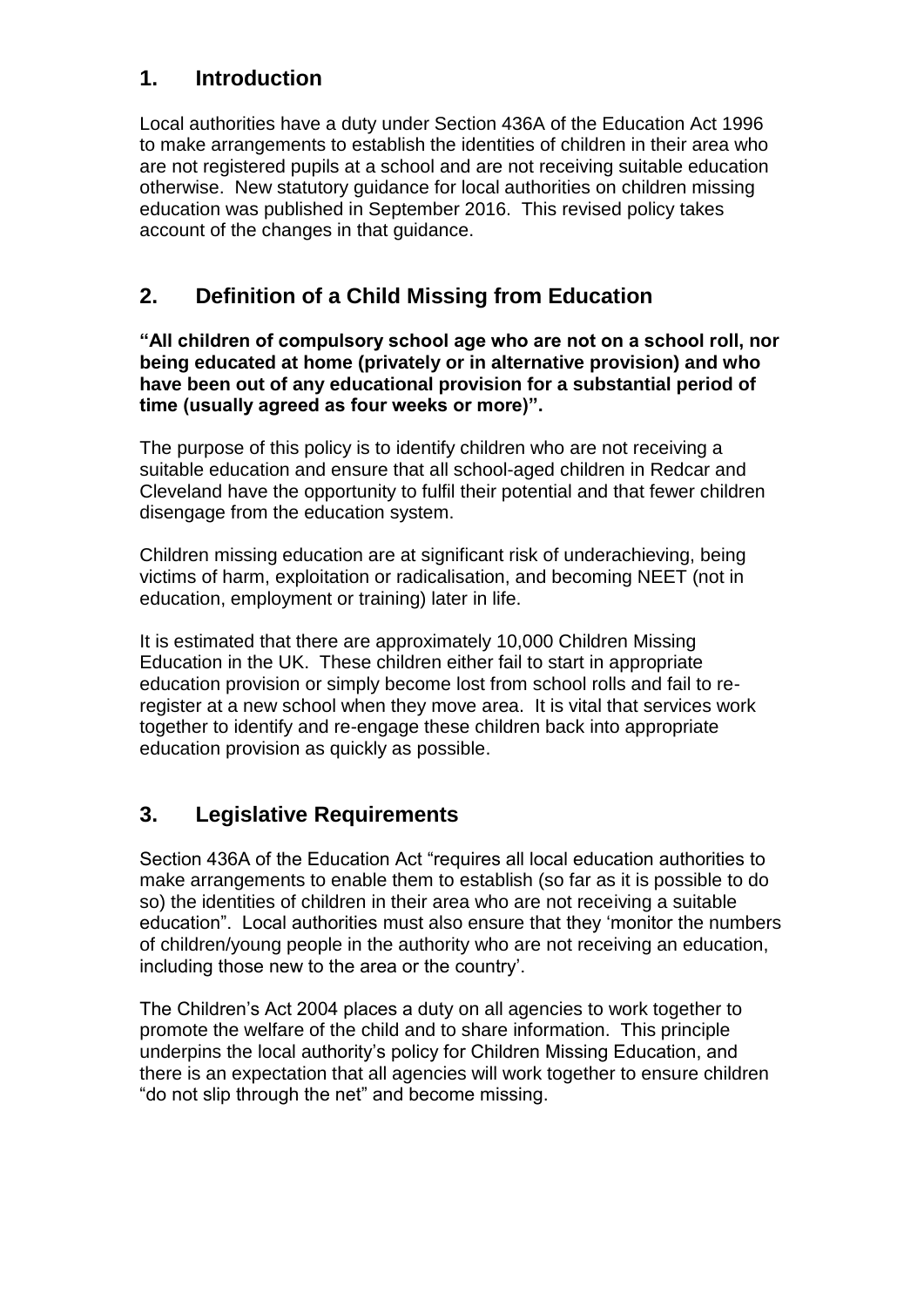# **4. Children at risk of missing education**

Children can fall out of the education system and be at risk of going missing for a wide variety of reasons. Their personal circumstances or those of their families may contribute to disengagement from the education system if there are no systematic processes in place to identify them and ensure they reengage with appropriate provision. These children are amongst the most vulnerable in the country.

Possible reasons why children may become missing from education include:

- Failure to register at school at age 5 or to make a successful transition;
- Failure to engage with education following exclusion or change in provision;
- Unsuccessful mid-year school transfer;
- Difficulty finding a school place following a change of address (possibly including asylum seekers/refugees who have relocated from another authority from outside the UK);
- Children from new immigrant families, who are not yet established in the UK and may not have a fixed address.

It is also recognised that children with poor school attendance are often vulnerable and at increased risk of becoming children missing from education. Some children who experience certain life events are more at risk of going missing from education, these include:

- Children who have been bullied;
- Children who experience periods of homelessness or periods in a refuge;
- Young runaways;
- Children from families with transience and residential mobility such as parents in the armed forces, Gypsy, Roma and Traveller families;
- Family breakdown whereby parent/carers may move to another area;
- Children who have been permanently excluded from school;
- Disaffection resulting in parents withdrawing the pupil;
- Teenage mothers:
- Children whose parents withdraw them from school in order to home educate them but then fail to provide a suitable education;
- Children who are on the protection register;
- Children who are Looked After or in care:
- Children with long term medical needs;
- Children involved in anti-social or criminal behaviour who may be under the supervision of the Youth Offending Service;
- Children affected by substance and /or alcohol misuse;
- Children or refugees and asylum seeking families;
- Children who have been trafficked to or within the UK:
- Children who are privately fostered;
- Young carers.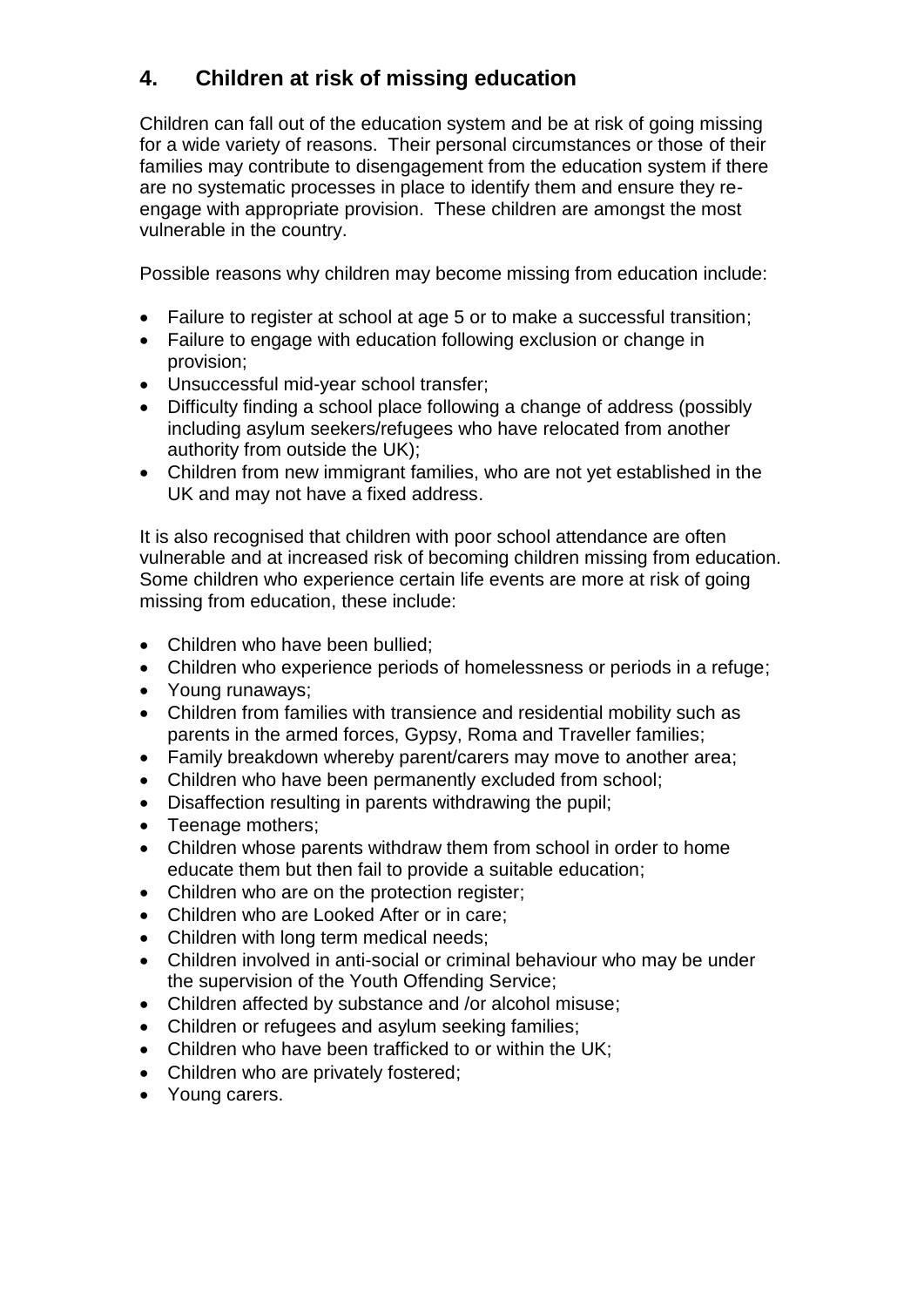# **5. Identifying a Child Missing Education**

The local authority has a dedicated officer to support the development of procedures in this area in order to reduce the risk of children disengaging from the education system. The CME Officer is based within the Pupil Services Team enabling effective working links with School Admissions, Exclusions, Attendance & Welfare, Educational Psychology, Multicultural Service and Specialist Teaching Services.

The CME Officer will work in partnership with schools and key partners including Children's Services, Housing, Health, Looked After Children Team, Foundation for Jobs, Youth Offending, Traveller Education Service, Police and voluntary organisations to enable a multi-disciplinary approach to identifying children missing education.

All officers of Redcar & Cleveland Borough Council have a joint responsibility for children missing education. If an officer becomes aware of any child who does not appear to be accessing education they should make a referral to the CME Officer.

Anyone may make a referral to the CME Officer including members of the public. There are a number of ways a referral can be made:

- By completing a CME Referral Form (Appendix 2)
- **Email [cme@redcar-cleveland.gov.uk](mailto:cme@redcar-cleveland.gov.uk)**
- Telephoning 01642 837721

A referral and monitoring system for children not on a school roll, at risk of missing education and those missing (destination known or otherwise) has been established.

The CME Officer will manage and co-ordinate the referral process, maintaining and updating the CME database and act as a link officer with schools and other agencies or authorities, referring or tracking pupils out of school. The CME Officer will ensure that the referral procedures outlined in this document are understood and followed.

#### **6. The Role of the Local Authority**

Officers within the Pupil Services Team have direct involvement with the local authority's procedures for monitoring and safeguarding children deemed vulnerable, exploited, missing or trafficked (VEMT), through the LSCB VEMT sub-group and operational groups. This ensures that concerns around child sexual exploitation or other VEMT risk factors for children (including those CME or at risk of CME) will be identified and referred in a timely manner for appropriate interventions.

This policy should be read in conjunction with the Local Safeguarding Children Board Child Protection Procedures.

This policy is intended to inform local authority officers, schools, academies, governing bodies and other agencies about appropriate procedures for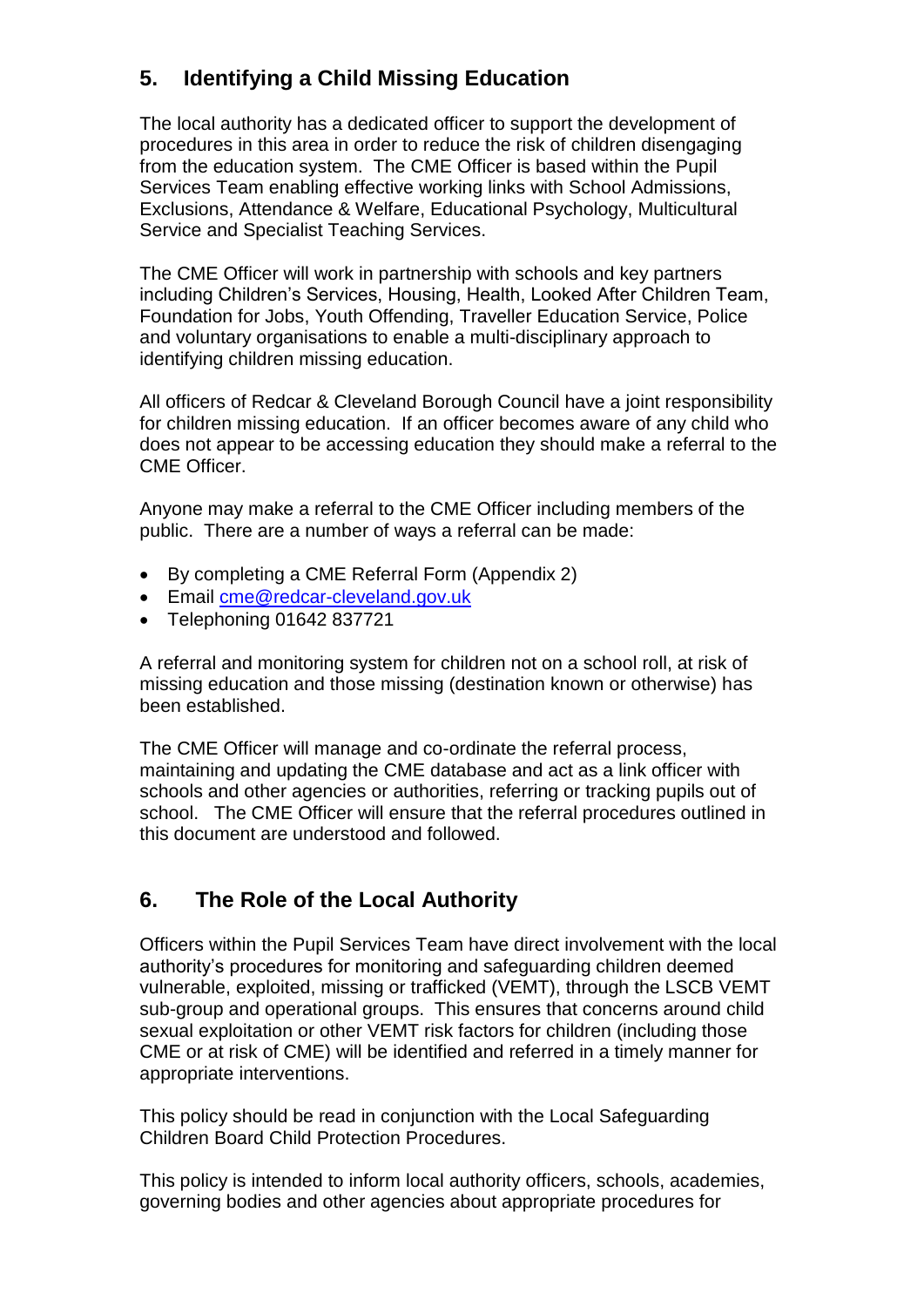identifying and maintaining contact with children missing from education and those at risk of going missing from education.

This policy sets out how Redcar & Cleveland Borough Council fulfils its statutory duties in relation to children missing education and will also ensure that:

- Schools, academies, services and partner agencies are informed about their role in assisting the council in identifying children missing education;
- Robust multi-agency systems are in place to identify and track children missing education, or at risk of becoming so;
- Mechanisms available to re-engage pupils with education are clear.

A range of procedures and processes have been identified to limit the opportunity for children to go missing when they fall out of the education system, including:

- Identify and locate children missing education through working with other services and agencies;
- Ensure all CME referrals are recorded on a central register and monitored regularly;
- Re-engage those who have been missing with appropriate education;
- Identify children missing education through liaison with other local authorities and access to national databases;
- Develop existing systems to identify those at risk of becoming CME;
- Awareness raising through publicity.

#### **7. The Role of Schools and Academies**

If a child leaves a Redcar & Cleveland school without school receiving notification from the parent/carer as to which new school the child is transferring to, the school should immediately notify the Attendance & Welfare Team.

If the child is subject to a Child Protection Plan or at any stage during enquiries, if information comes to light that raises child protection/safeguarding concerns a referral should be made to Social Care and/or the Police.

Schools should not remove any child from their roll without completing a CME01 (Appendix 1) to ensure that all children removed from the school register are, in accordance with Regulation 8(h)(iii) of the Education (Pupil Registration) Regulations 2006.

The CME Officer monitors pupils who have been removed from roll to ensure that the legislation is followed and that no pupil is allowed to go missing from education.

The CME Officer tracks pupils removed from roll to ensure that they are admitted to another school or alternative education provision either within Redcar & Cleveland or another area.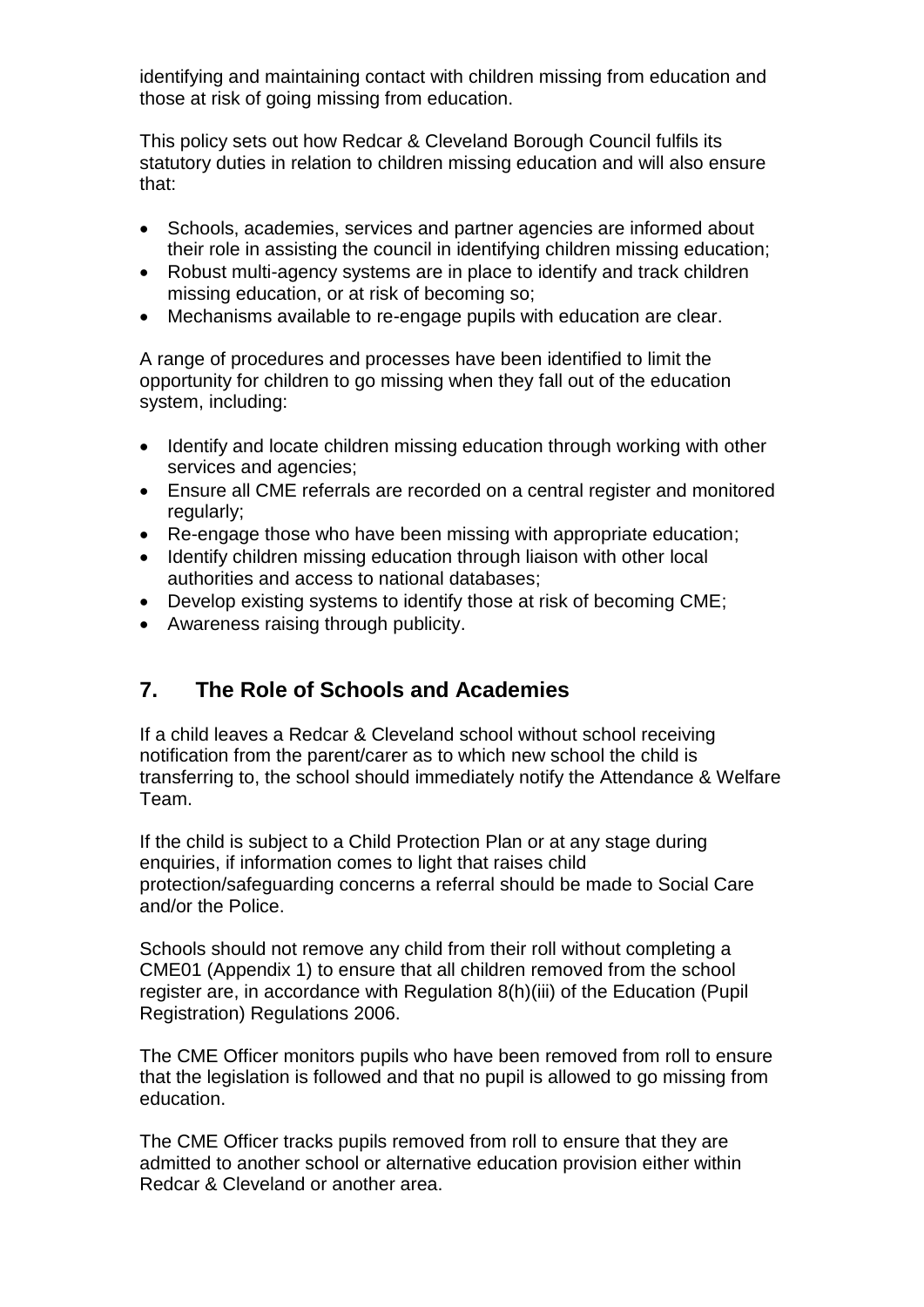#### **7.1. Steel River Academy Trust's procedures for Reporting CME to the Local Authority**

- School along with AWO will make every effort to contact a child who is not attending school.
- Initially a phone call will be made to all contacts on SIMS. Then a home visit will be carried out within 48 hours of a child being absent. If we are still unable to make contact with the family we would visit the home again, we would put a calling card though the door to make contact with school.
- If all these attempts are failed, a referral to the Local Authority will be made by school after a child has been absent for 10 school days. School will include all evidence of trying to contact the family.
- School complete a weekly return to Paula Harland at the Local Authority for CME even if this is Nil.

## **8. Working with Key Partners**

All offices of Redcar & Cleveland Borough Council and other partners have a duty to work together to promote the welfare of children and share information. In order to achieve the strategic aims of the CME Policy all partner organisations in Redcar and Cleveland will work in collaboration to ensure early identification and intervention regarding children who are not receiving education.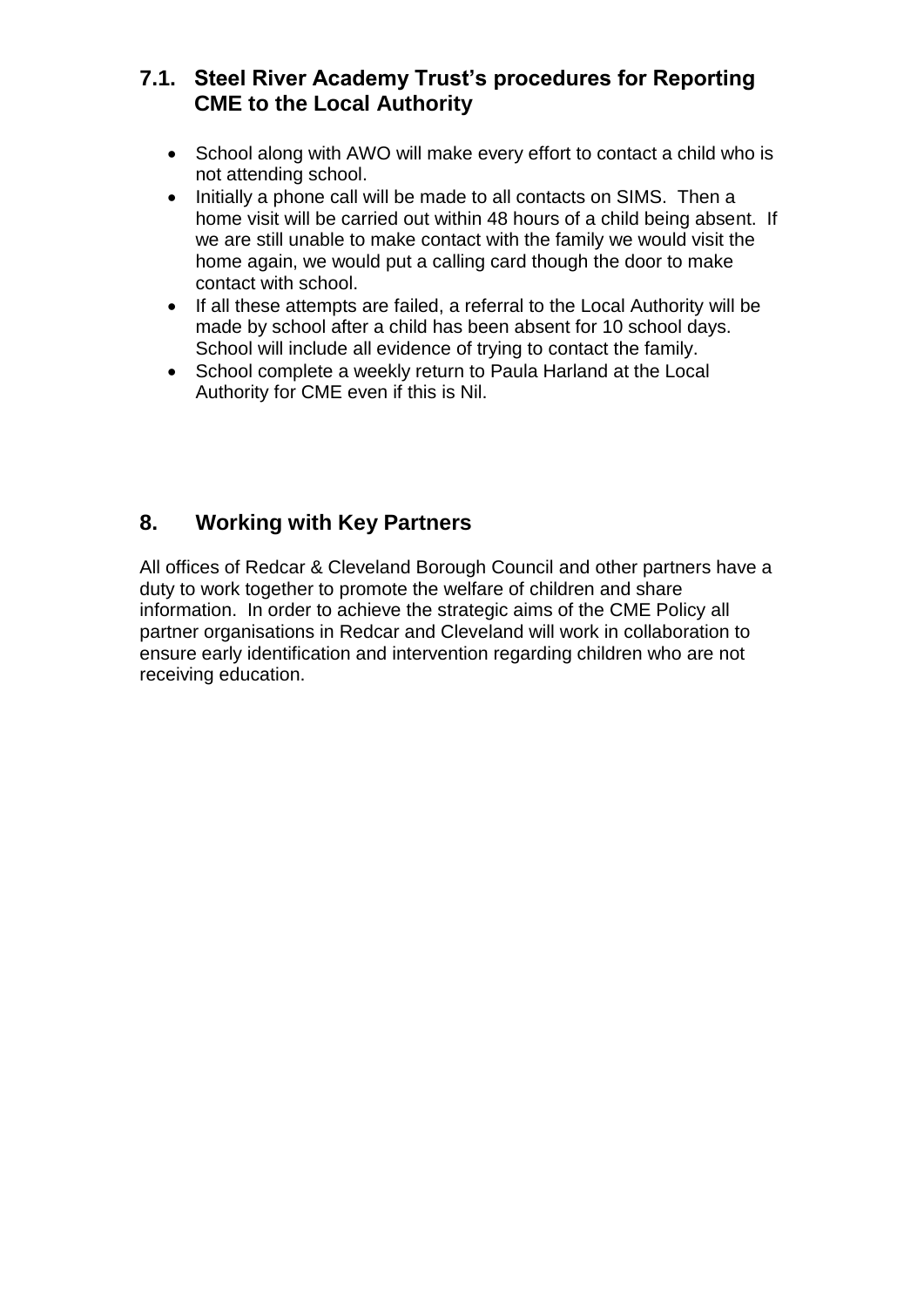#### **CME 01 - Appendix 1**

#### **CHILDREN THOUGHT TO HAVE LEFT THE AREA CHECKLIST**

This checklist is to be completed by the AWS team/School Attendance Officer in all cases where it would seem that a child has moved from the area, and the school at which the child is currently registered has not been informed of either a new address of school.

Name of child:……………………………………………………………………….

School:…………………………………………………………………………………

| $\mathbf{1}$   | All possible<br>whereabouts checked<br>with staff & pupils                                                                                         | Date(s)/times | Action by | Response/result<br>(Where<br>appropriate<br>name person/s) |
|----------------|----------------------------------------------------------------------------------------------------------------------------------------------------|---------------|-----------|------------------------------------------------------------|
| 2              | Pupil's emergency<br>contact numbers<br>checked                                                                                                    |               |           |                                                            |
| 3              | AWS/School<br>Attendance Officer to<br>check with any known<br>extended family and<br>neighbours                                                   |               |           |                                                            |
| $\overline{4}$ | Central EMS database<br>checked (via School<br>Admissions/CME<br>Officer)                                                                          |               |           |                                                            |
| 5              | Checks made with other<br>agencies involved with<br>pupil e.g Social Care,<br>Children's Services,<br>Police, GP, Health<br>Visitor, School Nurse. |               |           |                                                            |

If, after completing the above checks, the child's whereabouts are still not determined please complete CME02 (CME Referral) and forward, along with a copy of this form to the CME Officer.

Please return to: CME Officer, Cooper Centre, South Bank. TS6 6SU. Email: [cme@redcar-cleveland.gov.uk](mailto:cme@redcar-cleveland.gov.uk)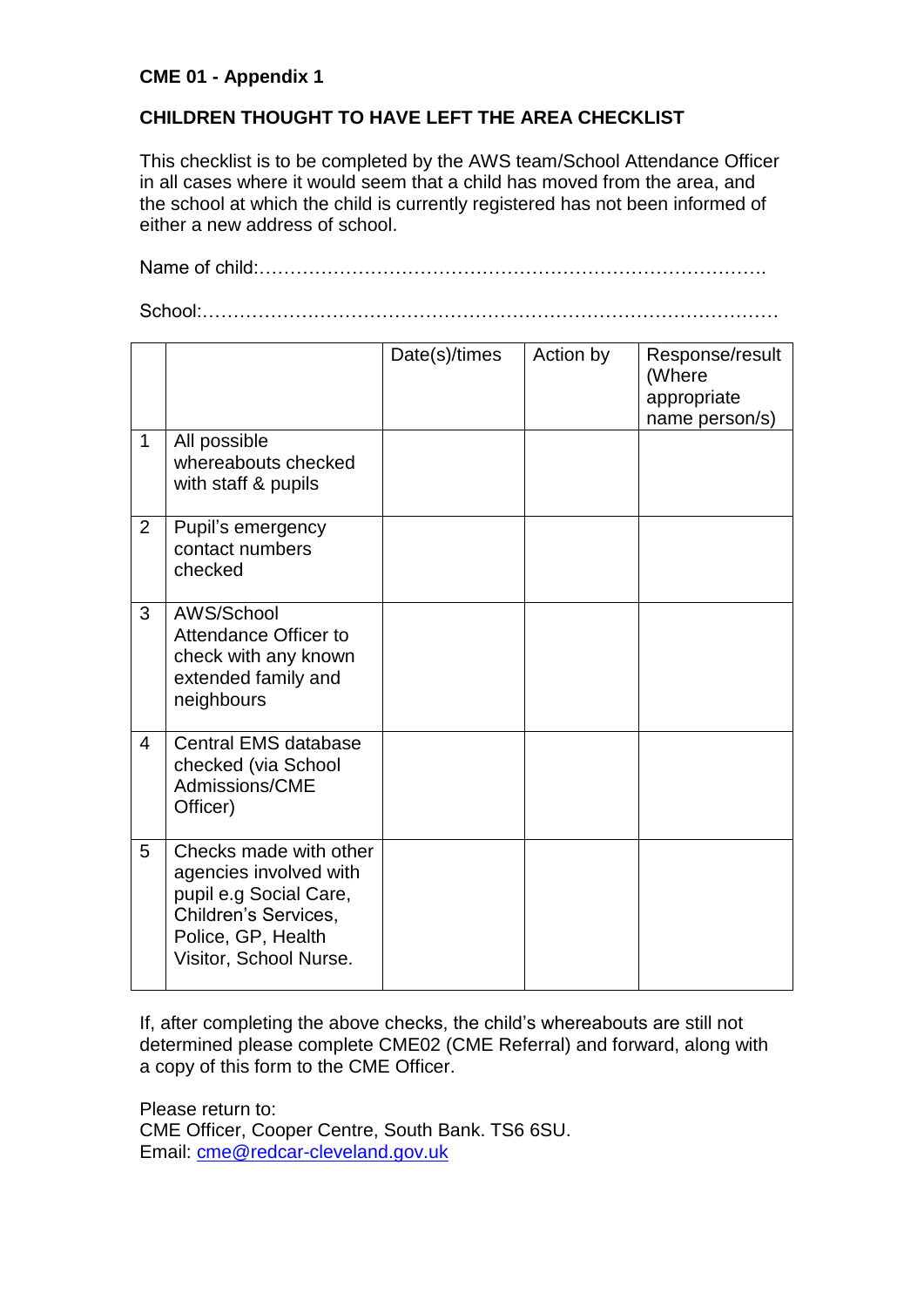#### **CHILDREN MISSING FROM EDUCATION REFERRAL FORM**

*This form should be completed by professionals undertaking an assessment or who are aware of a child of compulsory school age who does not appear to have a place at a school or other provision arranged by the Local Authority. For additional help and guidance please contact the LA's CME Officer Tel: 01642 837721*

| <b>Child's Forename:</b>                                                          |         | Child's Surname: |                 |  |
|-----------------------------------------------------------------------------------|---------|------------------|-----------------|--|
|                                                                                   |         |                  |                 |  |
|                                                                                   |         |                  |                 |  |
| Date of Birth:                                                                    |         | Gender           |                 |  |
| Name of                                                                           |         | Male/Female      |                 |  |
| parent/carer:                                                                     |         |                  |                 |  |
| Relationship to                                                                   |         |                  |                 |  |
| child:                                                                            |         |                  |                 |  |
| Address:                                                                          |         |                  |                 |  |
|                                                                                   |         |                  |                 |  |
|                                                                                   |         |                  |                 |  |
| Telephone No:                                                                     |         |                  |                 |  |
|                                                                                   |         |                  |                 |  |
| Mobile No:                                                                        |         |                  |                 |  |
|                                                                                   |         |                  |                 |  |
| School:                                                                           |         |                  | Year Group:     |  |
|                                                                                   |         |                  |                 |  |
| Child's previous<br>address if new to                                             |         |                  |                 |  |
| area:                                                                             |         |                  |                 |  |
|                                                                                   |         |                  |                 |  |
| Reason for referral:                                                              |         |                  |                 |  |
|                                                                                   |         |                  |                 |  |
|                                                                                   |         |                  |                 |  |
|                                                                                   |         |                  |                 |  |
|                                                                                   |         |                  |                 |  |
|                                                                                   |         |                  |                 |  |
|                                                                                   |         |                  |                 |  |
| Are other professionals involved with the family. Is the child looked after or do |         |                  |                 |  |
| they have a Child Protection Plan?                                                |         |                  |                 |  |
| <b>Contact Name:</b>                                                              | Agency: |                  | Contact number: |  |
|                                                                                   |         |                  |                 |  |
|                                                                                   |         |                  |                 |  |
|                                                                                   |         |                  |                 |  |
|                                                                                   |         |                  |                 |  |
|                                                                                   |         |                  |                 |  |
| Do you know if this child has a Statement of Special Educational Needs /          |         |                  |                 |  |
| <b>Education Health Care Plan?</b>                                                |         |                  |                 |  |
|                                                                                   |         |                  |                 |  |
|                                                                                   |         |                  |                 |  |
|                                                                                   |         |                  |                 |  |
| PLEASE COMPLETE REFERRER DETAILS OVERLEAF:                                        |         |                  |                 |  |